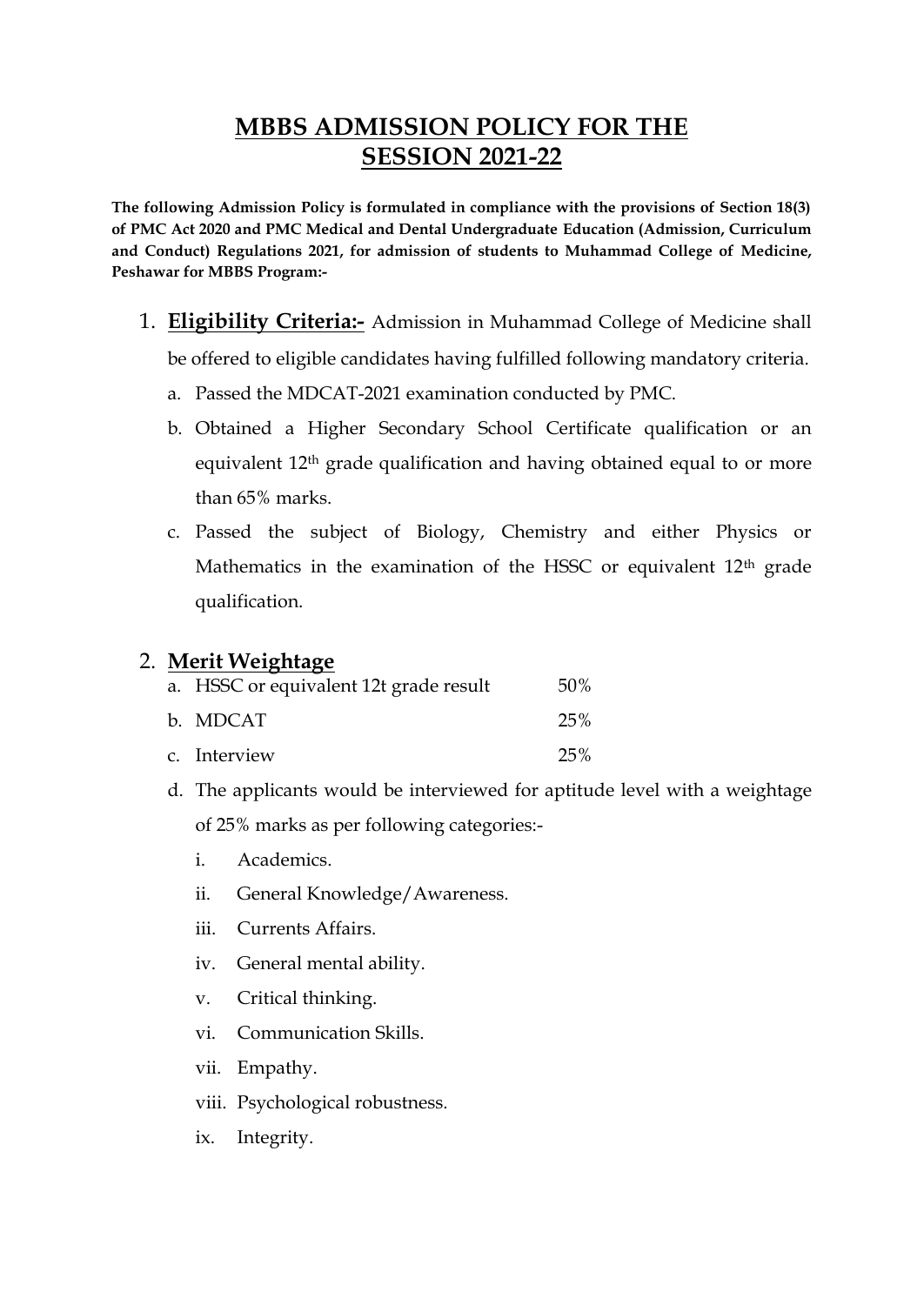## 3. **Merit list**

- a. The admission to the MBBS Program in Muhammad College of Medicine, Peshawar shall be made strictly based on merit.
- b. After the display of final merit list, if there is any vacant seat, next student on merit in the waiting list will be offered admission.

## 4. **Seat Allocations**

- a. **General** 97 seats
- b. **Lower cadre** (Only employees of Muhammad College of Medicine/ Muhammad Teaching Hospital Peshawar)
- 

01 seat **\_\_\_** (Class 4 or having salary equal to or less than Rs. 50,000/- pm. all expenses including fee will be borne by the college). 02 seats **\_\_\_** (20% discount)

c. **Faculty/Administration/Management** (Only employees of Muhammad College of Medicine/ Muhammad Teaching Hospital Peshawar)

#### **Note:- If Non available from b and c then these seats shall be considered as General seats.**

## 5. **Admission Process**

- a. The applications through online portal of the college shall be accepted for the Scrutiny and merit formulation as per Pakistan Medical and Dental Undergraduate Education (Admission, Curriculum and Conduct) Regulations 2021.
- b. Final admission list will be made Public before 30th January 2022 and sent to authority for review.
- c. It shall be the responsibility of the candidate to provide passed MDCAT and HSSC or equivalent examination results prior to the last date of admission as specified.
- d. The applicants shall be bound to provide the following documents through the college website (Uploading the documents):
	- i. SSC/IBCC certificate.
	- ii. Domicile Certificate.
	- iii. CNIC / Form 'B' of Applicant and Father.
	- iv. Passport size Photograph.
	- v. Passport Copy (Foreign Applicants).
	- vi. HSSC Admit card / result or IBCC (once available).
	- vii. MDCAT registration / result (once available).